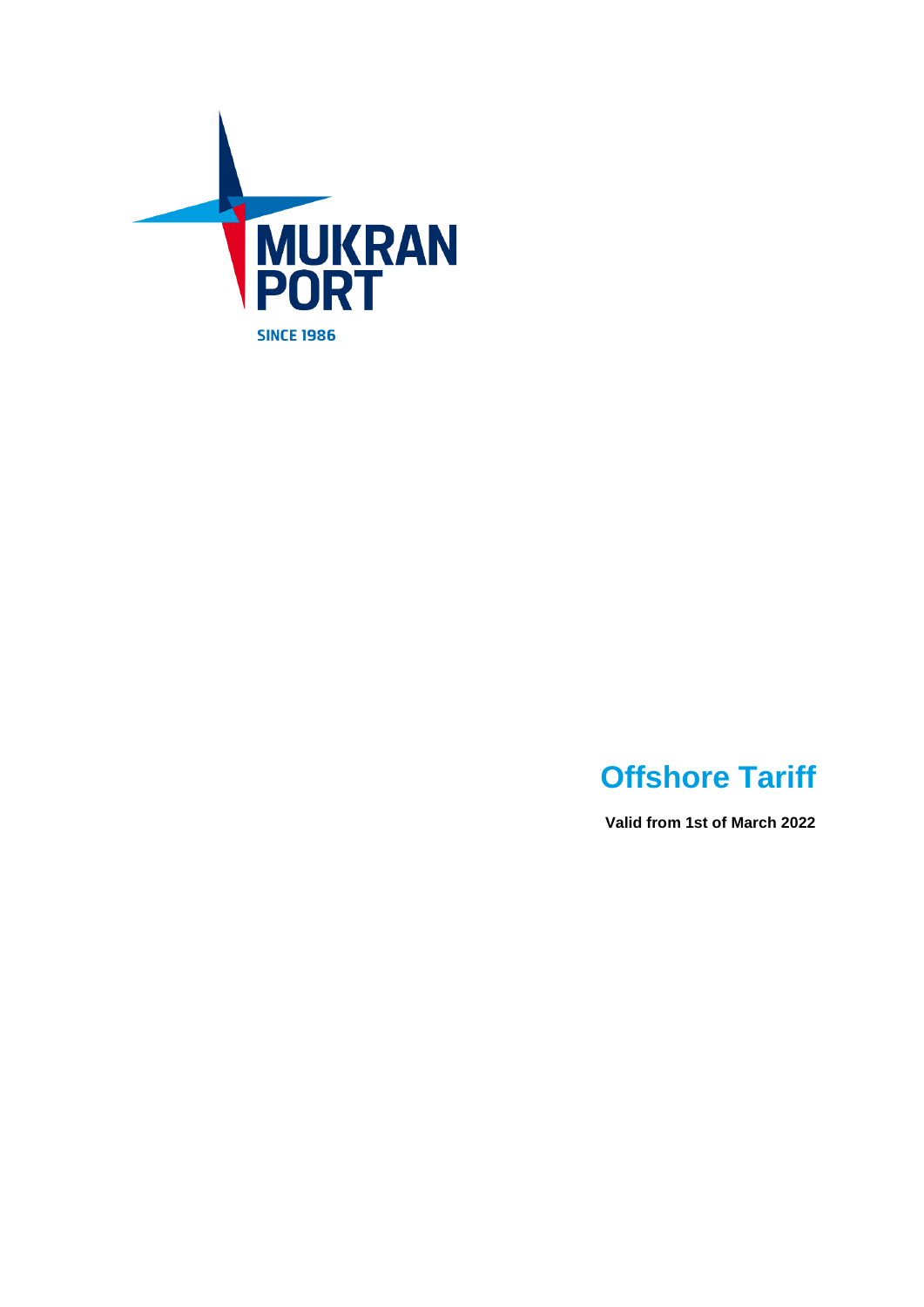# **TABLE OF CONTENTS**

| L.    | <b>General Provisions</b>     | 2 |
|-------|-------------------------------|---|
| Ш.    | <b>Port Dues</b>              | 2 |
| III.  | Demurrage                     | 3 |
| IV.   | <b>Quay Dues</b>              | 3 |
| V.    | <b>Floating Storage</b>       | 4 |
| VI.   | <b>Mooring Fees</b>           | 4 |
| VII.  | <b>Security Surcharge</b>     | 5 |
| VIII. | Other Regulations and<br>Fees | 5 |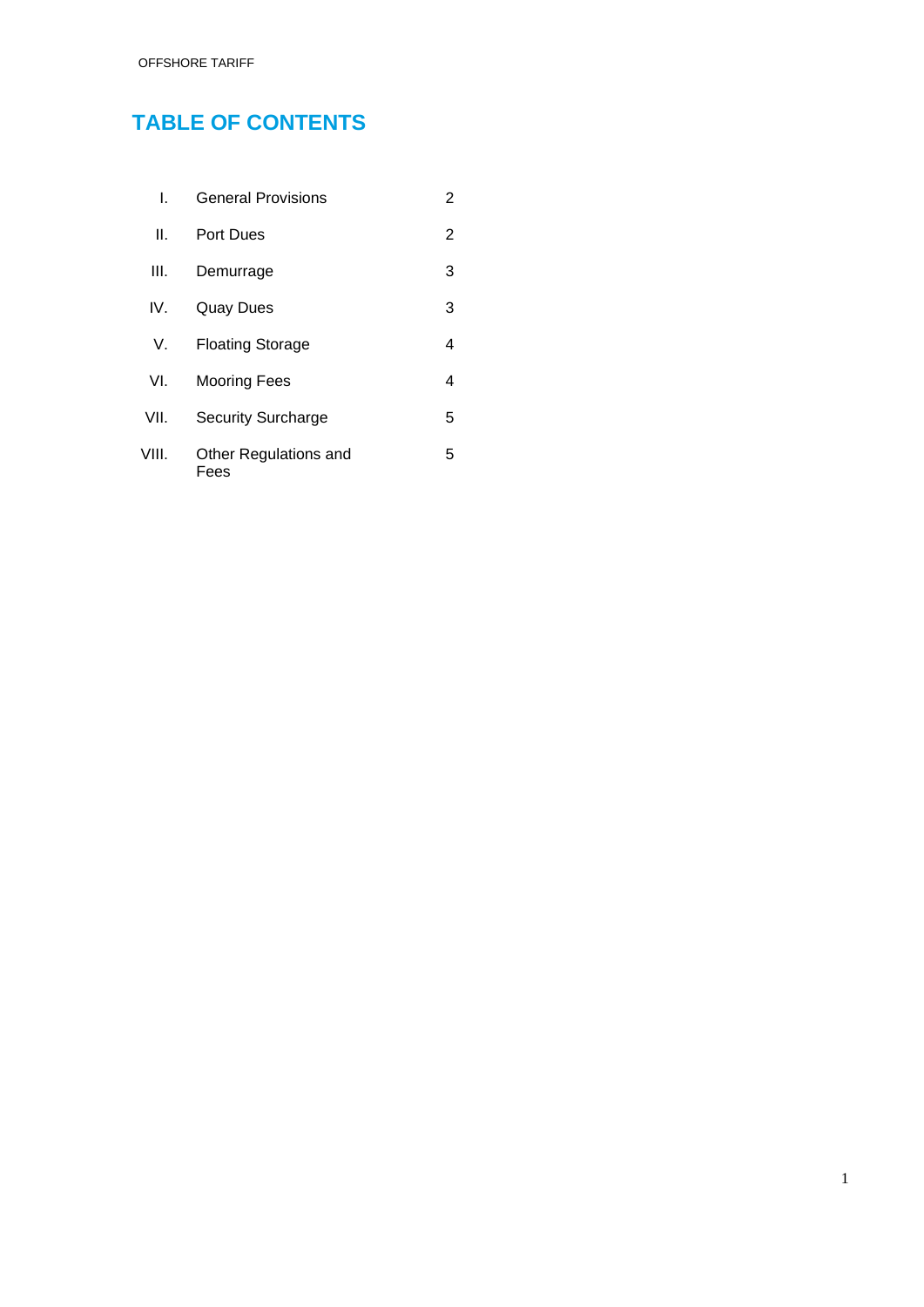## **I. GENERAL PROVISIONS**

The general provisions laid down in the port and quay tariffs of Fährhafen Sassnitz GmbH and the General terms and conditions of Sassnitz Fährhafen GmbH (AGB) shall apply.

## **II. PORT DUES**

Watercrafts with activities in the field of offshore industries (pipeline construction, wind energy, laying and drilling works) must pay port dues, when cruising the port area.

The port dues amount to the following for each call in the port (for each arrival and departure):

a) for lifting watercrafts (floating cranes):

| up to 3,500 GT     | $0.27 \in / G$ T |
|--------------------|------------------|
| more than 3,500 GT | $0.33 \in / G$ T |

b) for installation vessels:

| up to $3,500$ GT          | $0.27 \in G$ /GT |
|---------------------------|------------------|
| $\mid$ more than 3,500 GT | $0.29 \in / G$ T |

c) for not self-propelled installation platforms (type: Jack-up barge):

| up to 3,500 GT     | $0.25 \in G$ /GT |
|--------------------|------------------|
| more than 3,500 GT | $0.27 \in G$ /GT |

d) for "jack up - operation" for installation vessels and not self-propelled installation platforms in port basin,

for each jack-up operation additionally:

| up to 3,500 GT     | upon request |
|--------------------|--------------|
| more than 3,500 GT | upon request |

e) for floating cargo (e.g. transformer station, monopiles) and floating offshore foundations by base area (max. length x max. width) per  $m<sup>2</sup>$ :

| up to $2,500$ m <sup>2</sup> base are | $0.25 \in$ |
|---------------------------------------|------------|
| more than 2,500 base                  | $0.29 \in$ |
| area                                  |            |

f) for tugboats and offshore supply vessels:

| up to 1,500 GT     | $0.16 \in / GT$                   |
|--------------------|-----------------------------------|
| $1.501 - 3.500$ GT | $0.23 \text{ } \in / \text{ } GT$ |
| more than 3,500 GT | $0.27 \in / G$ T                  |

g) for crew transfer vessels and offshore workboats per meter LoA:

| up to 15.00 m               | $3.15 \in$ |
|-----------------------------|------------|
| $15.10 m - 25.00 m$         | $385 \in$  |
| more than $25.00 \text{ m}$ | 4 60 €     |

h) for measured watercraft servicing for the purpose of projects within offshore industries and not mentioned under  $a$ ) – f):

| up to 3,500 GT     | $0.26 \in 7$ GT |
|--------------------|-----------------|
| more than 3,500 GT | $0.30 \in 7$ GT |

i) for unmeasured offshore industry watercrafts in service and not mentioned under  $a$ ) – f) accord. to base area (max. length x max. width) per m²:

| up to $2,500$ m <sup>2</sup> base area | $0.26 \in / m^2$    |
|----------------------------------------|---------------------|
| more than $2,500 \text{ m}^2$          | $0.30 \notin / m^2$ |
| base area                              |                     |

j) for watercrafts with lay time of max. 3 hours for the purpose of customs formalities, change of crew or provisioning:

| per<br>$\sim$ | v. |
|---------------|----|
|---------------|----|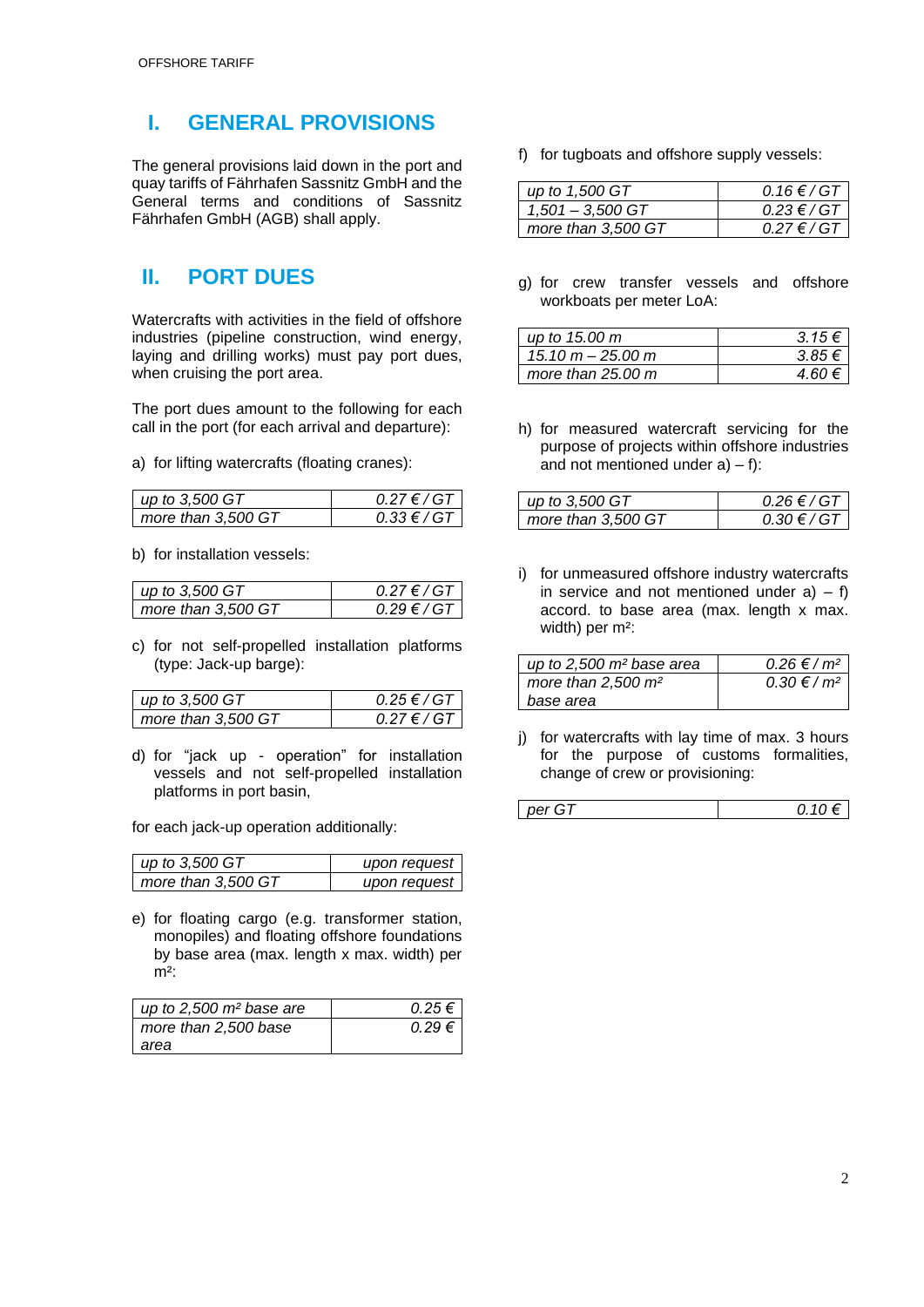### **III. DEMURRAGE**

All watercrafts servicing for the purpose of offshore industry projects and make use of berths outside of loading and unloading work must pay demurrage.

#### **Demurrage is charged for each 24-hour period or part thereof:**

a) for measured, self-propelled offshore industry watercrafts which make use of a berth for more than 12 h before starting unloading/loading or 6 h after loading/unloading calculated on per GT:

| per | υ. |
|-----|----|
| ৲   |    |
|     |    |

b) for measured, not self-propelled offshore industry watercrafts which make use of a berth for more than 12 h before starting unloading/loading or 6 h after loading/unloading:

| per<br>- | $\cup$ . $\sim$ |
|----------|-----------------|

c) for unmeasured, not self-propelled offshore industry watercrafts which make use of a berth for more than 12 h before starting unloading / loading or 6 h after loading / unloading accord. to base area (max. length x max. width):

| per m <sup>2</sup> | U.I |
|--------------------|-----|
|                    | ◡   |
|                    |     |

d) for crew transfer vessels and working boat which make use of a berth in the Mukran Port the following cost rates apply per commenced 12 h:

| CTVs and working boats up to   17.50 $\epsilon$ |         |
|-------------------------------------------------|---------|
| 25 <sub>m</sub>                                 |         |
| CTVs and working boats from   23.50 $\epsilon$  |         |
| 25,1 m to 30 m                                  |         |
| CTVs and working boats over 30                  | 25.50 € |
|                                                 |         |

### **IV. QUAY DUES**

Quay dues must be paid for using the wharfage when loading or unloading goods as well as for the transfer of passengers.

No quay dues are charged for provisions, equipment and fuel which serve the vessel's own needs.

#### **The quay dues for each handling of goods including tare weight amount to the following:**

a) for wind turbines:

| Foundations, transition pieces,    | $5.25 \in$ |
|------------------------------------|------------|
| jacket piles etc. per metric ton   |            |
| Towers, tower sections, blades,    | $4.25 \in$ |
| nacelles, hubs etc. per metric ton |            |
| Equipment, components per          | $4.25 \in$ |
| metric ton                         |            |

b) for other offshore industry project cargo:

| per metric ton | 3.85 $\epsilon$ |
|----------------|-----------------|
|                |                 |

#### **The quay dues for the transfer of passengers amount to the following:**

| per transfer and person |
|-------------------------|
|-------------------------|

The quay dues must be paid for using the wharfage as floating storage for e.g., floating monopiles, floating transformer stations and for ship-to-ship operations when handling goods such as jackets, jacket piles etc.

#### **The quay dues for handling floating goods or ship-to-ship transfer including tare weight:**

| per metric ton | 4.25 f |
|----------------|--------|
|----------------|--------|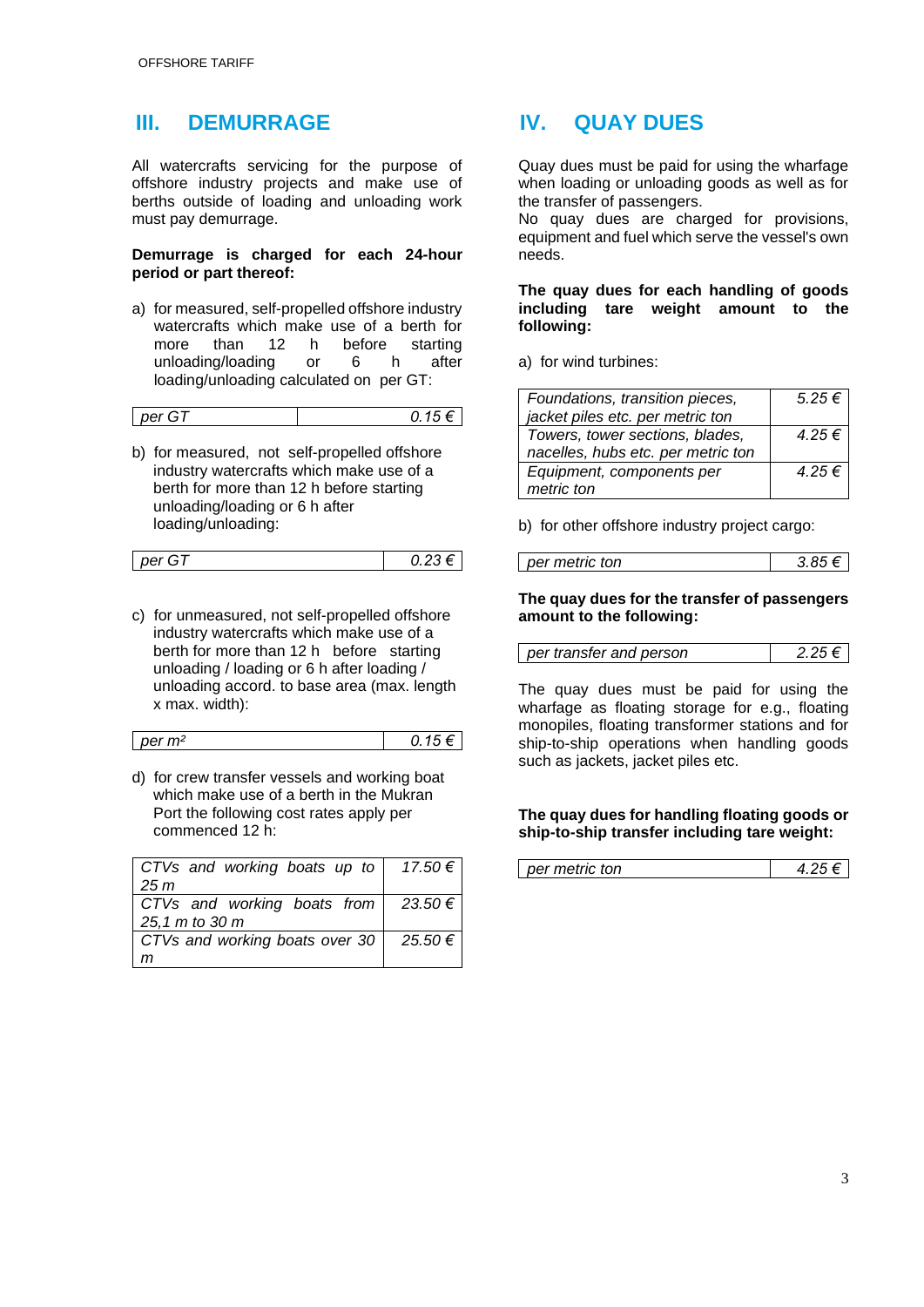### **V. FLOATING STORAGE**

Storage charges must be paid also for using the wharfage as floating storage for e.g. floating<br>monopiles, floating offshore transformer monopiles, floating offshore transformer stations, floating offshore foundations (SOF) for each 24 hour period or part thereof:

a) storage charges for floating transformer stations/SOF are calculated accord. to base area (max. length x max. width) multiplied by factor 2.5:

| $per \, m2$ |  |
|-------------|--|
|             |  |

b) storage charges for floating monopiles are calculated accord. to base area (max. length x max. width) multiplied by factor 3.9:

| per m <sup>2</sup> |  |
|--------------------|--|
|                    |  |

### **VI. MOORING FEES**

For measured watercrafts the following must be paid per single operation for mooring and unmooring:

| GT                | Mooring,<br><b>Unmooring</b> |           |
|-------------------|------------------------------|-----------|
|                   |                              |           |
|                   | from                         | from      |
|                   | 7:00 a.m. to                 | 7:00 p.m. |
|                   | 7:00 p.m.                    | tΩ        |
|                   |                              | 7:00 a.m. |
| $1 - 500$         | 37.50€                       | 47.50€    |
| $501 - 1,500$     | 58.00€                       | 72.00 €   |
| $1,501 - 3,000$   | 95.50€                       | 12050€    |
| $3.001 - 5.500$   | 115.50€                      | 127.00€   |
| $5,501 - 7,500$   | 131.50€                      | 163.50 €  |
| 7,501 - 10,000    | 181.50 €                     | 229.00 €  |
| $10,001 - 12,500$ | 236.50 €                     | 296.50€   |
| $12,501 - 15,000$ | 251.50€                      | 300.00 €  |
| >15,000 for       | 17.50€                       | 23.00€    |
| each 1,000 GT     |                              |           |
| added             |                              |           |

|                   | Moving    |              |
|-------------------|-----------|--------------|
| GT                | from      | From         |
|                   | 7:00 a.m. | 7:00 p.m.    |
|                   | tΩ        | tΩ           |
|                   | 7:00 p.m. | 7:00 a.m.    |
| 1 – 500           | 45.50€    | 55.50€       |
| $501 - 1,500$     | 67.00€    | 85.00€       |
| $1,501 - 3,000$   | 80.50€    | 111.50€      |
| $3,001 - 5,500$   | 120.50€   | 149.00 €     |
| $5,501 - 7,500$   | 161.50€   | 198.50€      |
| $7,501 - 10,000$  | 221.50€   | 277.00€      |
| $10,001 - 12,500$ | 281.50€   | $331.50 \in$ |
| $12,501 - 15,000$ | 296.50€   | 352.00 €     |
| >15,000 for each  | 22.50€    | 29.00€       |
| 1,000 GT added    |           |              |

Mooring services must generally be used. Exceptions for smaller vessels require prior consultation, but do not entail a release from the payment of fees for mooring and unmooring.

Notwithstanding the aforementioned, CTVs which come under item II. section g) shall be released from paying mooring fees as described under item VI. This applies only to CTVs with LOA max. 30.00 and after consultation with Fährhafen Sassnitz GmbH. Furthermore, the exemption can only be granted if the CTV proves its professional and seamanlike mooring/unmooring skills.

#### **For unmeasured watercrafts and CTVs fees for mooring and unmooring are regulated per single operation as follows:**

a) mooring and unmooring accord. to base area (max. length x max. width) per m²:

| From 7:00 a.m. to 7:00 | $0.015 \in$ |
|------------------------|-------------|
| p.m.                   |             |
| From 7:00 p.m. to 7:00 | $0.02 \in$  |
| a.m.                   |             |

b) moving accord. to base area (max. length x max. width) per m²:

| From 7:00 a.m. to 7:00 p.m. | $0.02 \in$  |
|-----------------------------|-------------|
| From 7:00 p.m. to 7:00 a.m. | $0.026 \in$ |

Mooring fees for special offshore watercrafts (hoisting cranes, installation vessels, installation platforms, cable-laying ships etc.) which require extraordinary mooring performance:

*on request*